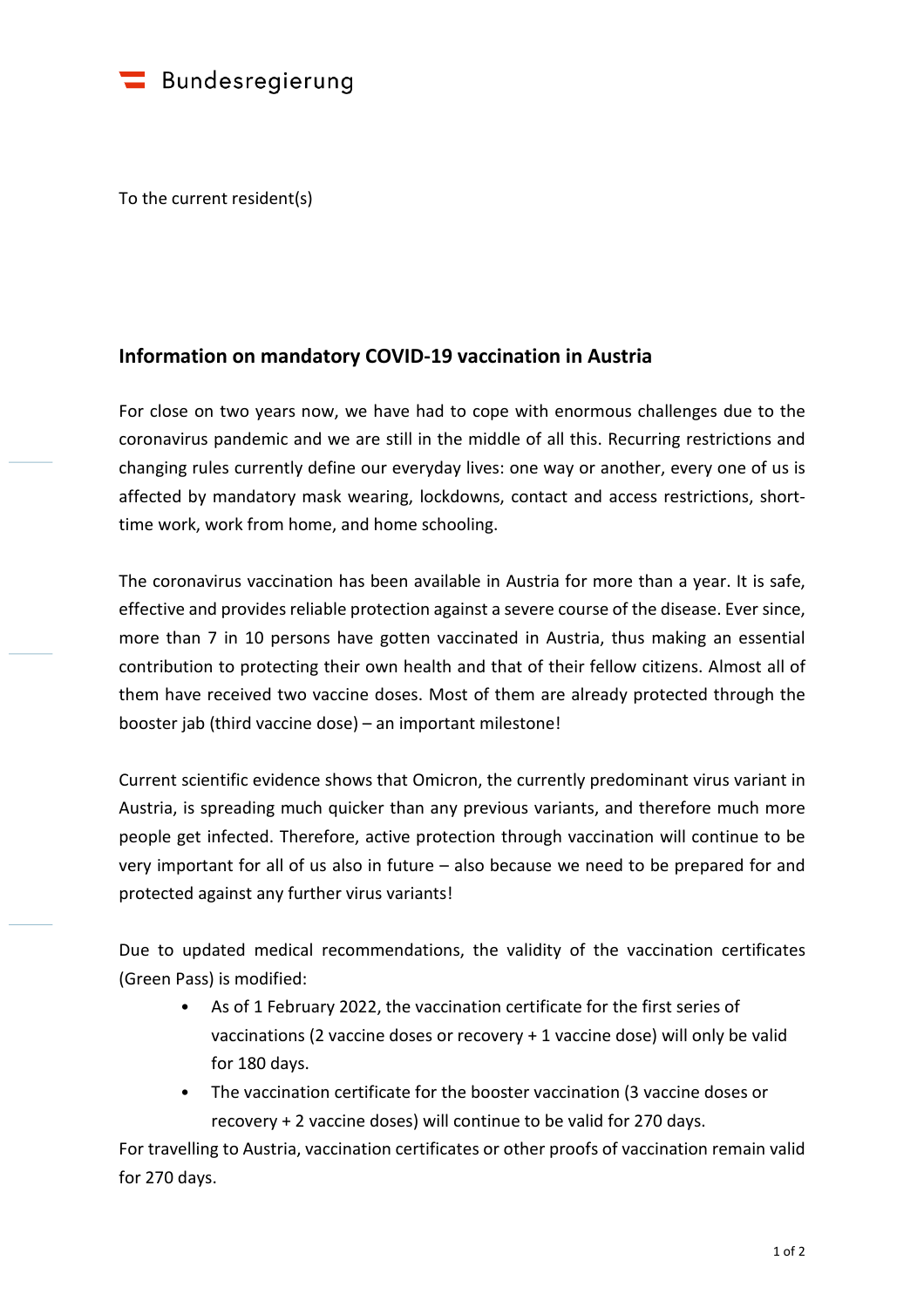## **Why do we need a general COVID-19 vaccine mandate?**

In spite of the fact that a majority of the population in Austria has already decided to get vaccinated against the coronavirus, we need a higher vaccination coverage. This is the only way for us to successfully contain the coronavirus pandemic and to regain our accustomed liberties. For this reason, a general COVID-19 vaccine mandate will be introduced in Austrian in February. This was preceded by wide-ranging discussions in the sphere of both politics and society for us to be able to consider as many aspects and effects on communal life as possible.

The decrease in hospitalisations and deaths among vaccinated persons goes to show that the coronavirus vaccination is effective. The vaccine protects each and every individual, it saves our hospitals from collapsing. The population needs a functioning healthcare system to rely on, especially in times of a health crisis.

The Austrian Federal Government has decided to protect the population by introducing a general COVID-19 vaccine mandate. From the age of 18, all persons living in Austria who are not exempt from mandatory vaccination for medical reasons are required to get vaccinated under the law. Persons not yet vaccinated against the coronavirus will regularly be informed about the requirement to get vaccinated by way of a written reminder. Any person who fails to comply with the statutory requirement to get vaccinated will have to expect administrative penalties in future.

What it now takes is solidarity and the cooperation of all people living in Austria to enable us to return to our familiar everyday lives that we have missed so dearly. Please make your contribution to achieving this goal!

Yours faithfully,

Your Federal Government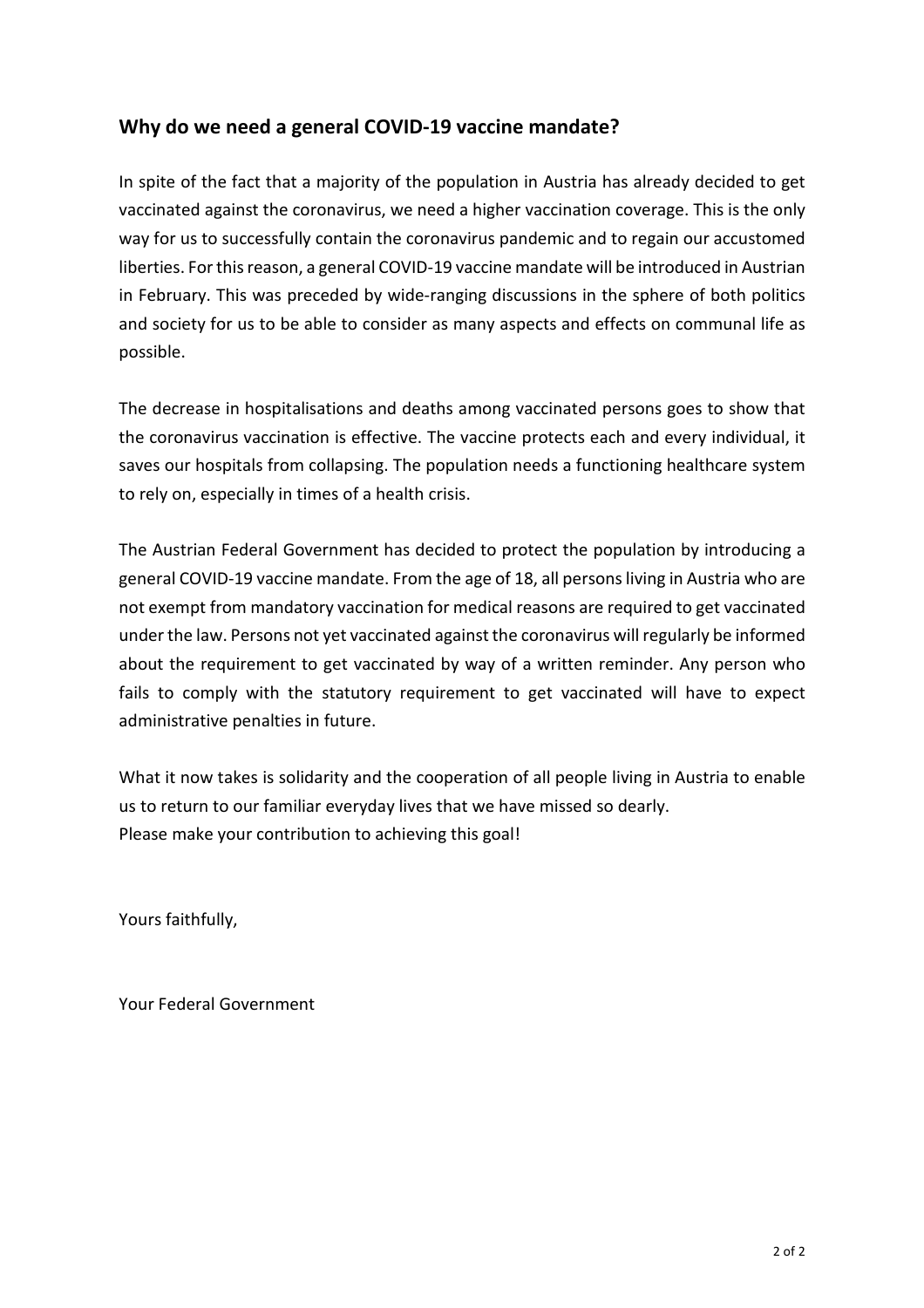**Dies ist eine Information zur Einführung der COVID-19-Impfpflicht. Für diesen Brief in Ihrer Sprache scannen Sie den QR-Code:** 

**The following information regards the introduction of mandatory COVID-19 vaccination. To view this letter in your language, please scan the QR code:** 

**Bu metin, COVID-19 aşı zorunluluğu başlangıcına dair bir bilgilendirmedir. Bu metnin kendi dilinizdeki versiyonu için QR kodunu tarayın:** 

**Aceasta este o informare privind introducerea obligației de vaccinare împotriva COVID-19. Pentru această scrisoare în limba dvs., scanați codul QR:** 

**Ovo je informacija o uvođenju obavezne vakcinacije protiv COVID-19. Za ovo pismo na vašem jeziku skenirajte QR kod:** 

**Ovo je informacija o uvođenju obveze cijepljenja protiv COVID-19. Za ovo pismo na vašem jeziku skenirajte QR kod:** 

**Ovo je informacija o uvođenju obavezne vakcinacije protiv COVID-19. Za ovo pismo na vašem jeziku skenirajte QR kod:** 

**ھذه معلومات حول إدراج التلقیح الزامي ضد فیروس كوفید.19- امسح كود استجابة السریعة للحصول على ھذا الخطاب بلغتك، :"QR"**



**[sozialministerium.at/informationsschreiben](http://www.sozialministerium.at/informationsschreiben)** 

**Anmeldung zur Corona-Schutzimpfung**  Scannen Sie diesen QR-Code:

**Registration for the COVID-19 vaccination**  Scan this QR code to find out about your vaccination options:

**Koronavirüs aşısı için kayıt**  Aşı seçenekleri için bu QR kodunu tarayın:

**Înregistrarea pentru vaccinare împotriva coronavirusului**  Pentru posibilitățile de vaccinare, scanați acest cod QR:

**Prijava za vakcinaciju protiv korone**  Za opcije vakcinacije, skenirajte ovaj QR kod: **Prijava za cijepljenje protiv korone**  Za mogućnosti cijepljenja skenirajte ovaj QR kod:

**Prijava za vakcinaciju protiv korone**  Za mogućnosti vakcinacije, skenirajte ovaj QR kod:

**التسجیل للتلقیح الوقائي من فیروس كورونا المستجد**  للتعرف على إمكانیات التلقیح، قم بمسح كود استجابة السریعة "QR"ھذا :



**[impfen.gv.at](http://impfen.gv.at/)**